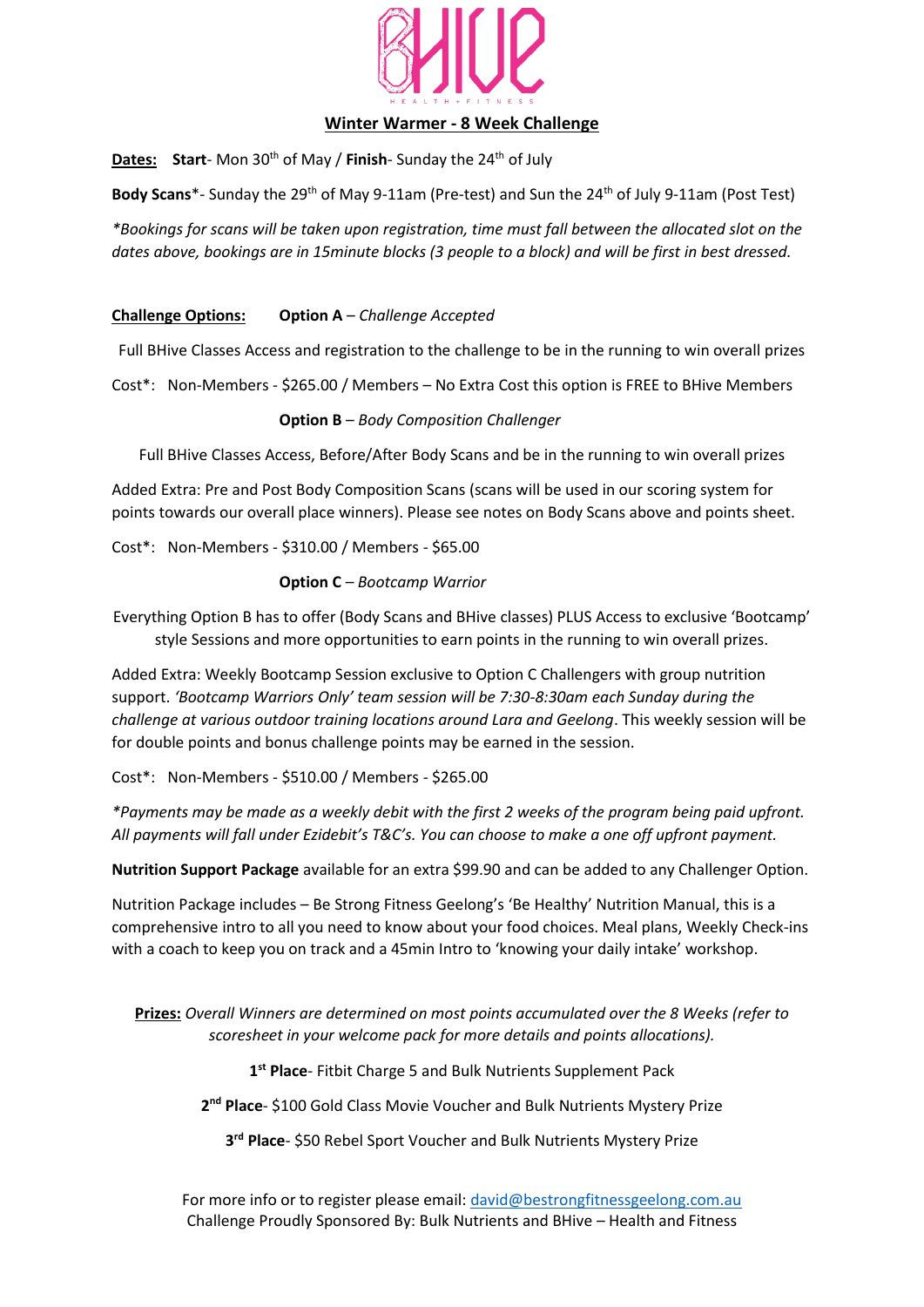

### **Winter Warmer - 8 Week Challenge Registration Form** *(Please Print Clearly)*

| Name:                                |         | Gender (Circle): M / F                    |
|--------------------------------------|---------|-------------------------------------------|
| Date of Birth:                       |         | Contact Number: _________________________ |
| E-mail:                              |         |                                           |
| Address:                             | Suburb: | Postcode:                                 |
| Emergency Contact (Name and Number): |         |                                           |

Answer by circling **Y**es or **N**o to each of the following and provide details where applicable in the space provided (\*):

- I have been diagnosed as having a heart problem **Y/N** \*Further Notes:
- I have been diagnosed as having a lung problem **Y/N** \*Further Notes:
- I have a bone or joint condition which may be aggravated by exercise **Y/N** \*Further Notes:
- I have a medical condition for which my entry in this premise will present a risk to my health **Y/N** \*Further Notes:
- I voluntarily and knowingly accept the risk of injury that may occur due my participation in activities situated in 'Be Strong Fitness Geelong' & 'BHive- Health and Fitness' **Y/N** \**We advise that you consult with your doctor before commencing any new Fitness/Training Program*

### **Challenge Option** (*Circle*):

**Option A**- Member No Extra Cost / Non-Member \$265.00

**Option B**- Member \$65.00 / Non-Member \$310.00

**Option C**- Member \$265.00 / Non-Member \$510.00

**Please tick payment option:** *I am paying upfront*  $\bigcirc$  **OR** *I would like the Payment Plan\* set up* $\bigcirc$ 

**\*Payment Plan -**first two weeks paid upfront then weekly payments Week 3-8 of the program.

**⃝** I would like to add on the **Nutrition Support Package** \$99.90 (upfront payment only)

I (whose name appears at the top of this **Membership Form**), **HEREBY ACKNOWLEDGE** that I have contracted with the Companies of my own free will and desire to use the facilities located on the premises and participate in the 8 Week Challenge and I have read and understood this document before signing it. I **ACKNOWLEDGE** that I have read and agree to the '**Release Waiver of All Liability and Assumption of Risk Agreement**' for Be Strong Fitness Geelong and all parties contracted to this company and premises.

I also **HEREBY AKNOWLEDGE** I have read and agree to EZIDEBIT's Term and Conditions (located at [www.ezidebit.com/-/media/ezidebit/files/ezidebit-terms-and-conditions-aus.pdf](http://www.ezidebit.com/-/media/ezidebit/files/ezidebit-terms-and-conditions-aus.pdf) ). I **KNOWINGLY** allow for Be Strong Fitness Geelong to debit my nominated account or credit card on the EZIDEBIT Registration Form for the amount specified over the agreed time period or until I notify in writing\* otherwise.

*\*To finalise your registration we will be forwarding a payment request form for our billing provider EziDebit which will need to be filled in and returned to us to secure your spot in the challenge.*

## **Signed: Date:** / /2021

For more info or to register please email: [david@bestrongfitnessgeelong.com.au](mailto:david@bestrongfitnessgeelong.com.au) Challenge Proudly Sponsored By: Bulk Nutrients and BHive – Health and Fitness